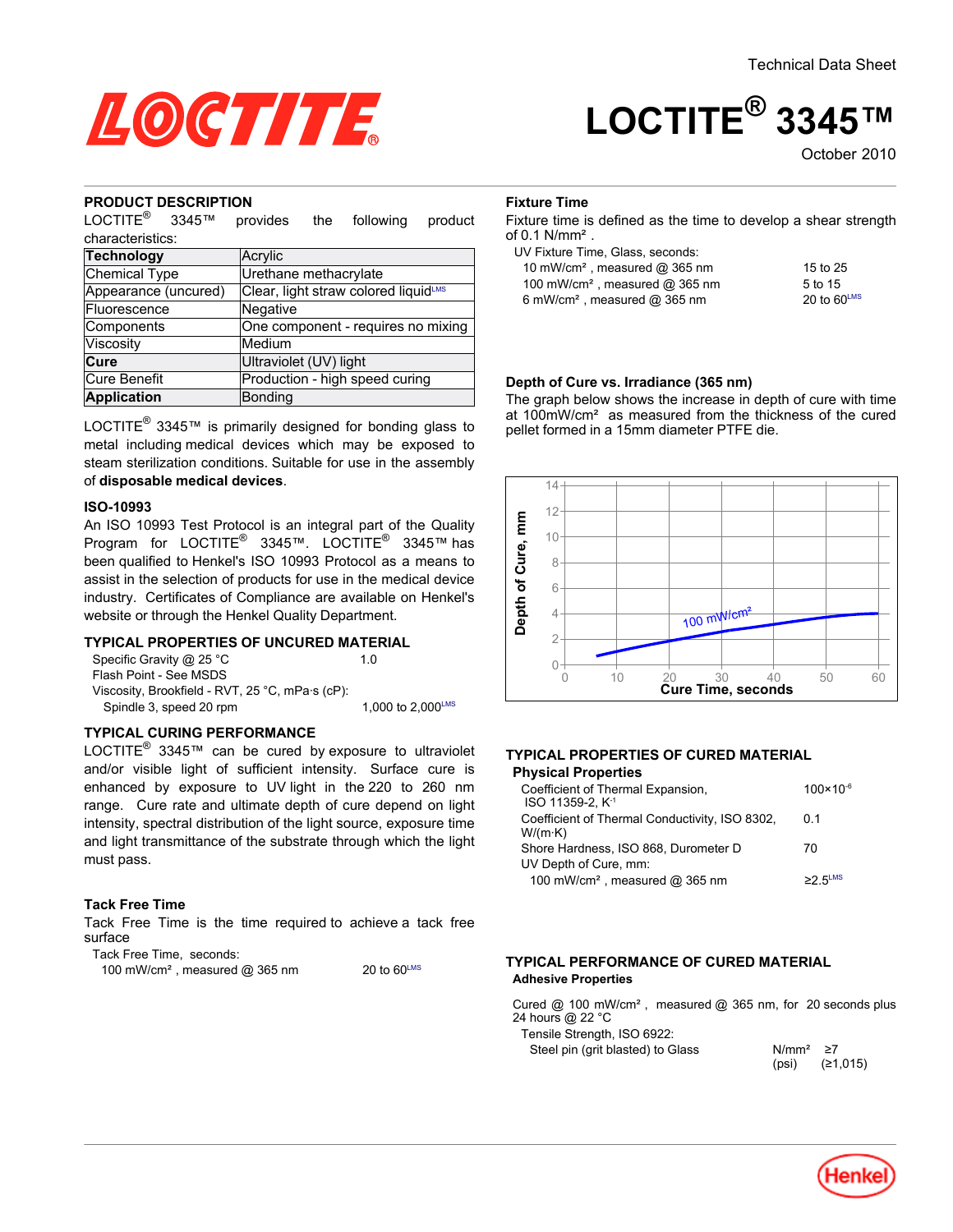# **TYPICAL ENVIRONMENTAL RESISTANCE**

Cured @ 100 mW/cm², measured @ 365 nm, for 30 seconds plus 1 week @ 22 °C

Tensile Strength, ISO 6922:

Steel pin (grit blasted) to Glass

# **Hot Strength**

Tested at temperature



## **Heat Aging**

Aged at temperature indicated and tested @ 22 °C



## **Chemical/Solvent Resistance**

Aged under conditions indicated and tested @ 22 °C.

|                                  |    | % of initial strength |      |       |
|----------------------------------|----|-----------------------|------|-------|
| <b>Environment</b>               | °C | 100 h                 | 500h | 1000h |
| Heat/humidity 90% RH             | 40 | 80                    | 80   | 60    |
| Gasoline                         | 22 | 95                    | 95   | 95    |
| Freon TA                         | 22 | 100                   | 100  | 100   |
| Industrial methylated<br>spirits | 22 | 100                   | 100  | 100   |

## **Effects of Sterilization**

In general, products similiar in composition to LOCTITE<sup>®</sup> 3345™ subjected to standard sterilization methods, such as EtO and Gamma Radiation (25 to 50 kiloGrays cumulative) show excellent bond strength retention. LOCTITE<sup>®</sup> 3345™ maintains bond strength after 1 cycle of steam autoclave. It is recommended that customers test specific parts after subjecting them to the perferred sterilization method. Consult with Loctite<sup>®</sup> for a product recommendation if your device will see more than 3 sterilization cycles.

# **GENERAL INFORMATION**

**This product is not recommended for use in pure oxygen and/or oxygen rich systems and should not be selected as a sealant for chlorine or other strong oxidizing materials**

#### **For safe handling information on this product, consult the Material Safety Data Sheet (MSDS).**

## **Directions for use:**

- 1. This product is light sensitive; exposure to daylight, UV light and artificial lighting should be kept to a minimum during storage and handling.
- 2. The product should be dispensed from applicators with black feedlines.
- 3. For best performance bond surfaces should be clean and free from grease.
- 4. Cure rate is dependent on lamp intensity, distance from light source, depth of cure needed or bondline gap and light transmittance of the substrate through which the radiation must pass.
- 5. Recommended intensity for cure in bondline situation is 5 mW/cm² minimum (measured at the bondline) with an exposure time of 4-5 times the fixture time at the same intensity.
- 6. For dry curing of exposed surfaces, higher intensity UV is required (100 mW/cm²).
- 7. Cooling should be provided for temperature sensitive substrates such as thermoplastics.
- 8. Plastic grades should be checked for risk of stress cracking when exposed to liquid adhesive.
- 9. Excess uncured adhesive can be wiped away with organic solvent (e.g. Acetone).
- 10. Bonds should be allowed to cool before subjecting to any service loads.

## **Loctite Material SpecificationLMS**

LMS dated April 23, 2001. Test reports for each batch are available for the indicated properties. LMS test reports include selected QC test parameters considered appropriate to specifications for customer use. Additionally, comprehensive controls are in place to assure product quality and consistency. Special customer specification requirements may be coordinated through Henkel Quality.

## **Storage**

Store product in the unopened container in a dry location. Storage information may be indicated on the product container labeling.

**Optimal Storage: 8 °C to 21 °C. Storage below 8 °C or greater than 28 °C can adversely affect product properties**. Material removed from containers may be contaminated during use. Do not return product to the original container. Henkel Corporation cannot assume responsibility for product which has been contaminated or stored under conditions other than those previously indicated. If additional information is required, please contact your local Technical Service Center or Customer Service Representative.